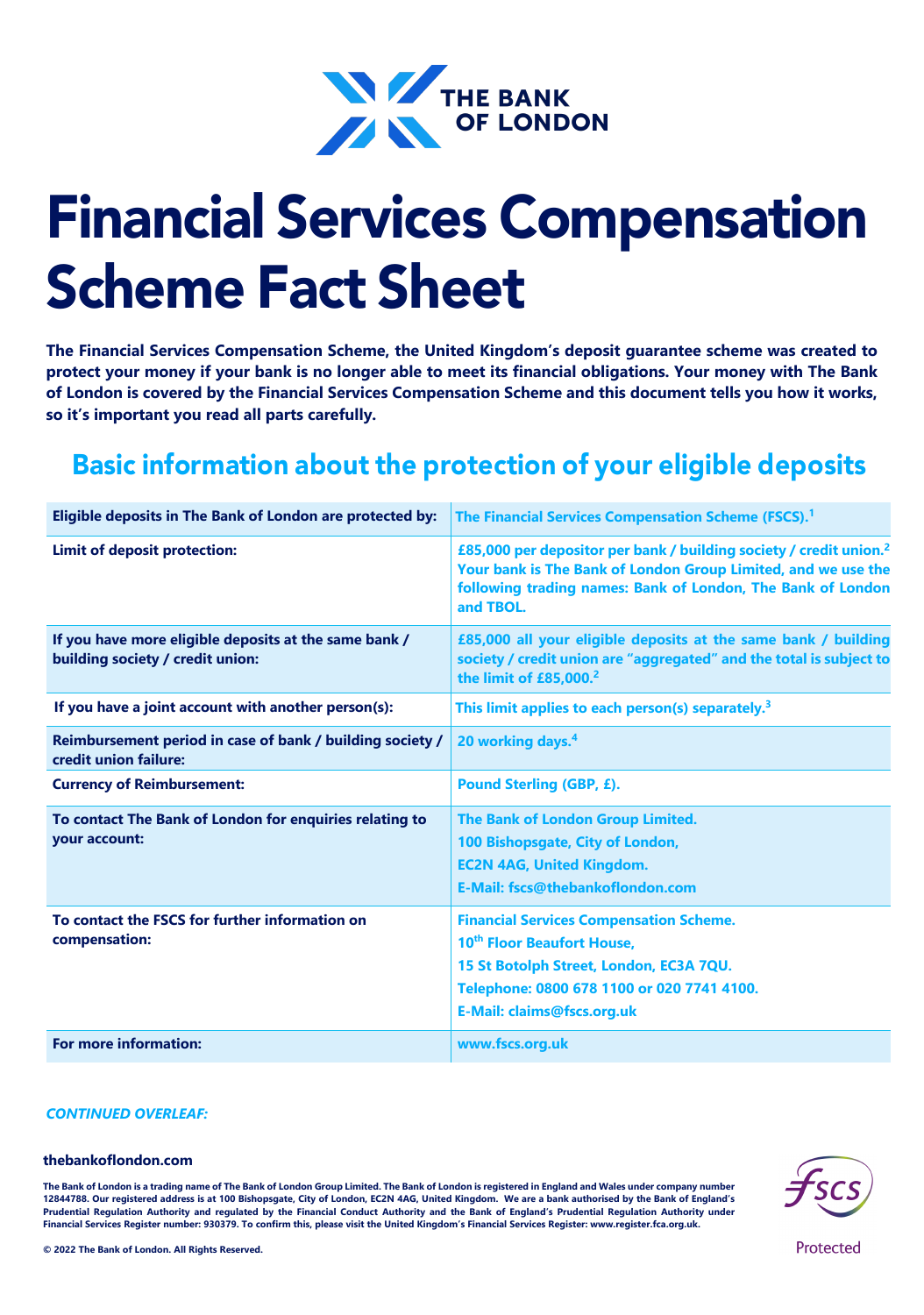# **ADDITIONAL INFORMATION**

## **1 SCHEME RESPONSIBLE FOR THE PROTECTION OF YOUR ELIGIBLE DEPOSIT**

**Your eligible deposit is covered by a statutory Deposit Guarantee Scheme. If insolvency of your bank/building society/credit union should occur, your eligible deposits would be repaid up to £85,000 by the Deposit Guarantee Scheme.**

#### **2 GENERAL LIMIT OF PROTECTION**

**If a covered deposit is unavailable because a bank / building society / credit union is unable to meet its financial obligations, depositors are repaid by a Deposit Guarantee Scheme. This repayment covers a maximum of £85,000 per bank / building society / credit union. This means that all eligible deposits at the same bank / building society / credit union are added up in order to determine the coverage level. If, for instance a depositor holds a savings account with £80,000 and a current account with £20,000, he or she will only be repaid £85,000.** 

**This method will also be applied if a bank / building society / credit union operates under different trading names. The Bank of London Group Limited also trades under Bank of London, The Bank of London, The Bank of London Group and TBOL. This means that all eligible deposits with one or more of these trading names are in total covered up to £85,000.** 

**In some cases, eligible deposits which are categorised as "temporary high balances" are protected above £85,000 for six months after the amount has been credited or from the moment when such eligible deposits become legally transferable. These are eligible deposits connected with certain events including:** 

- **A. Certain transactions relating to the depositor's current or prospective only or main residence or dwelling;**
- **B. A death, or the depositor's marriage or civil partnership, divorce, retirement, dismissal, redundancy or invalidity;**
- **C. The payment to the depositor of insurance benefits or compensation for criminal injuries or wrongful conviction.**

**More information can be obtained at: www.fscs.org.uk** 

# **3LIMIT OF PROTECTION FOR JOINT ACCOUNTS**

**In the case of joint accounts, the limit of £85,000 applies to each depositor. However, eligible deposits in an account to which two or more persons are entitled as members of a business partnership, association or grouping of a similar nature, without legal personality, are aggregated and treated as if made by a single depositor for the purpose of calculating the limit of £85,000.** 

#### **4 REIMBURSEMENT**

**The responsible Deposit Guarantee Scheme is the Financial Services Compensation Scheme, 10th Floor Beaufort House, 15 St Botolph Street, London EC3A 7QU. Telephone: 0800 678 1100 or 020 7741 4100. E-Mail: claims@fscs.org.uk. It will repay your eligible deposits (up to £85,000) within 20 working days until 31 December 2018; within 15 working days from 1 January 2019 until 31 December 2020; within 10 working days from 1 January 2021 to 31 December 2023; and within 7 working days from 1 January 2024 onwards, save where specific exceptions apply.** 

**Where the FSCS cannot make the repayable amount available within 7 working days, it will, from 1 June 2016 until 31 December 2023, ensure that you have access to an appropriate amount of your covered deposits to cover the cost of living (in the case of a depositor which is an individual) or to cover necessary business expenses or operating costs (in the case of a depositor which is not an individual or a large company) within 5 working days of a request.** 

**If you have not been repaid within these deadlines, you should contact the Deposit Guarantee Scheme since the time to claim reimbursement may be barred after a certain time limit. Further information can be obtained by visiting www.fscs.org.uk.**

#### **OTHER IMPORTANT INFORMATION**

**In general, all retail depositors and businesses are covered by Deposit Guarantee Schemes. Exceptions for certain deposits are stated on the website of the responsible Deposit Guarantee Scheme. Your bank will also inform you of any exclusions from protection which may apply. If deposits are eligible, the bank shall also confirm this on the statement of account.** 

#### *CONTINUED OVERLEAF:*

#### **thebankoflondon.com**

**The Bank of London is a trading name of The Bank of London Group Limited. The Bank of London is registered in England and Wales under company number 12844788. Our registered address is at 100 Bishopsgate, City of London, EC2N 4AG, United Kingdom. We are a bank authorised by the Bank of England's Prudential Regulation Authority and regulated by the Financial Conduct Authority and the Bank of England's Prudential Regulation Authority under Financial Services Register number: 930379. To confirm this, please visit the United Kingdom's Financial Services Register: www.register.fca.org.uk.**



**© 2022 The Bank of London. All Rights Reserved.**